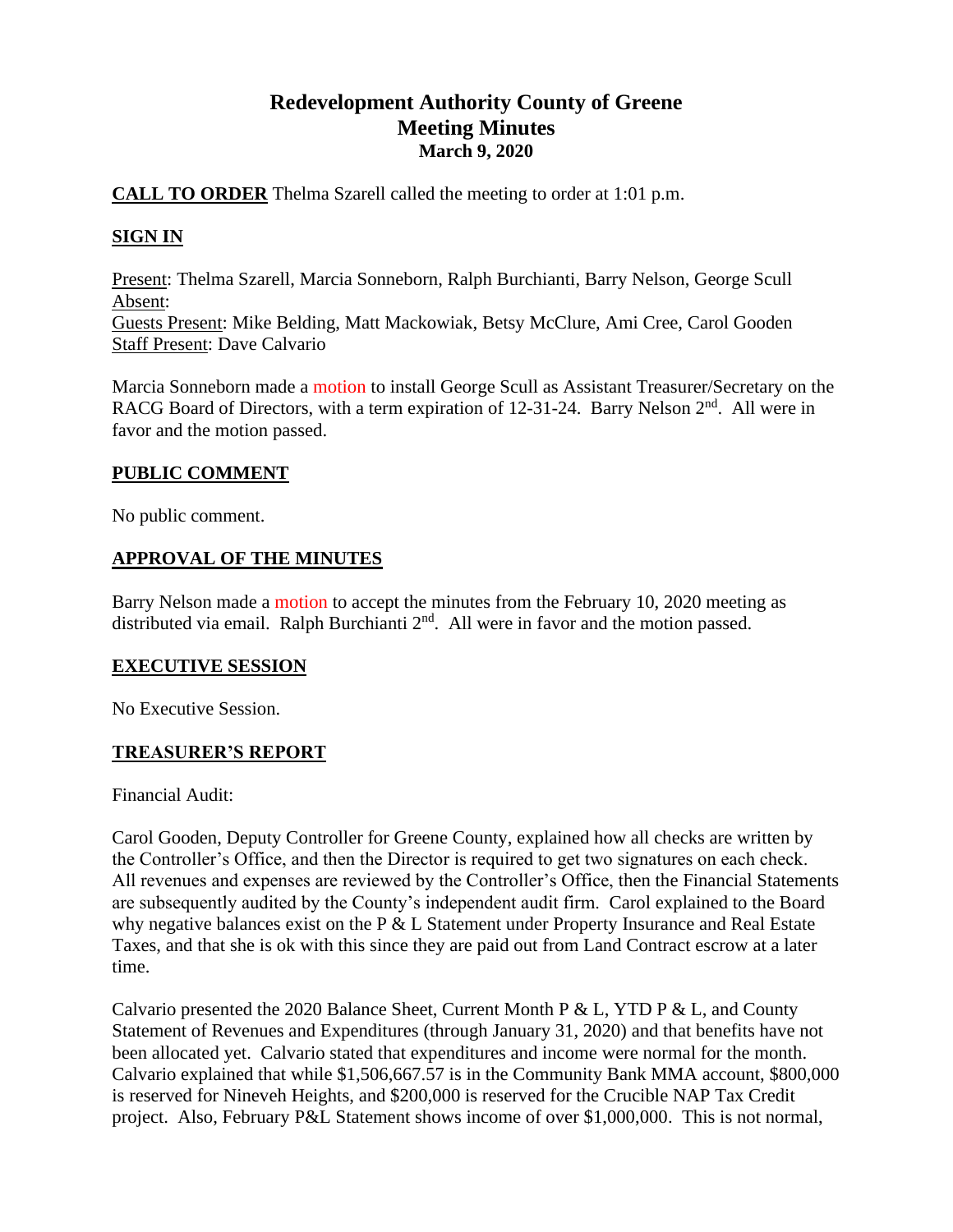but two grants were deposited in February. Ralph Burchianti made a motion to accept the Treasurer's Report as distributed for file and final audit. Barry Nelson 2<sup>nd</sup>. All were in favor and the motion passed.

Calvario presented and reviewed list of current Land Contracts, amounts, and when due.

Calvario presented projected income and expenditures for next six months.

Betsy McClure suggested Calvario get in touch with Mary Ann Albert from Penn Commercial to see if a partnership between RACG and Penn Commercial could be developed.

### **OLD BUSINESS**

### **Properties for Sale**

Floral Shop (listed with Rick Kalsey) for \$89,000. No interest. Mike Belding mentioned that a suicide call hot line is being established in Greene County, and this building might meet their needs.

126 A Street, Clarksville (Teagarden Homes/GI Town), \$67,500 listed with Rick Kalsey. Calvario stated that the home has had 8-10 showings. Feedback is no closet space.

#### **Land Bank Law**

SB 667 Land Bank law. Commissioners participated in a conference call with Chris Gulotta. Commissioners are in favor of forming a Land Bank. County Solicitor, Gene Grimm, will review Land Bank Law and make recommendation to Commissioners.

#### **NEW BUSINESS**

- 1. Distributed updated Community Bank signature cards to Board. All Board Members signed the new Community Bank signature cards.
- 2. Vacant lot next to 47 School St, Clarksville, was donated to RACG by Morgan Township Supervisors by Resolution at Township's meeting on March 3, 2020. This lot will be packaged with the sale of 46 School St at a price of \$75,000. Sales Agreement with Emily Haywood for 46 School St is being drawn up by Colin Fitch.
- 3. Letter from Colin Fitch, RACG Solicitor, and Blane Black, Tax Claim Solicitor, regarding delinquent tax notices on properties purchase at June 2019 Judicial Sale distributed. No decision made by County. Matter is being reviewed by Gene Grimm, County Solicitor.
- 4. At this time the Board does not wish to make any changes in regard to paying property taxes and will keep same policy in place. The Board wishes to make it known that it does not believe it should be responsible for taxes on properties purchased at the June 2019 Judicial Sale.
- 5. Reviewed Land Contract with Victoria Murray for 1880 Jefferson Rd. Letter and response distributed. Victoria did meet with First Federal on Friday, March 6 to inquire about a loan. Balance due to RACG is slightly under \$38,000.
- 6. Reviewed Land Contract with Melissa Beabout/Frameli for 127 School St. Summary of meeting with Blueprints distributed. Melissa is paid through June 2020. Balance due to RACG in June 2020 is approximately \$61,500.
- 7. Rental of 126 Fairview Ave and converting to a Land Installment Purchase Contract discussed. Current lease is \$450 per month. Calvario does not believe family will be able to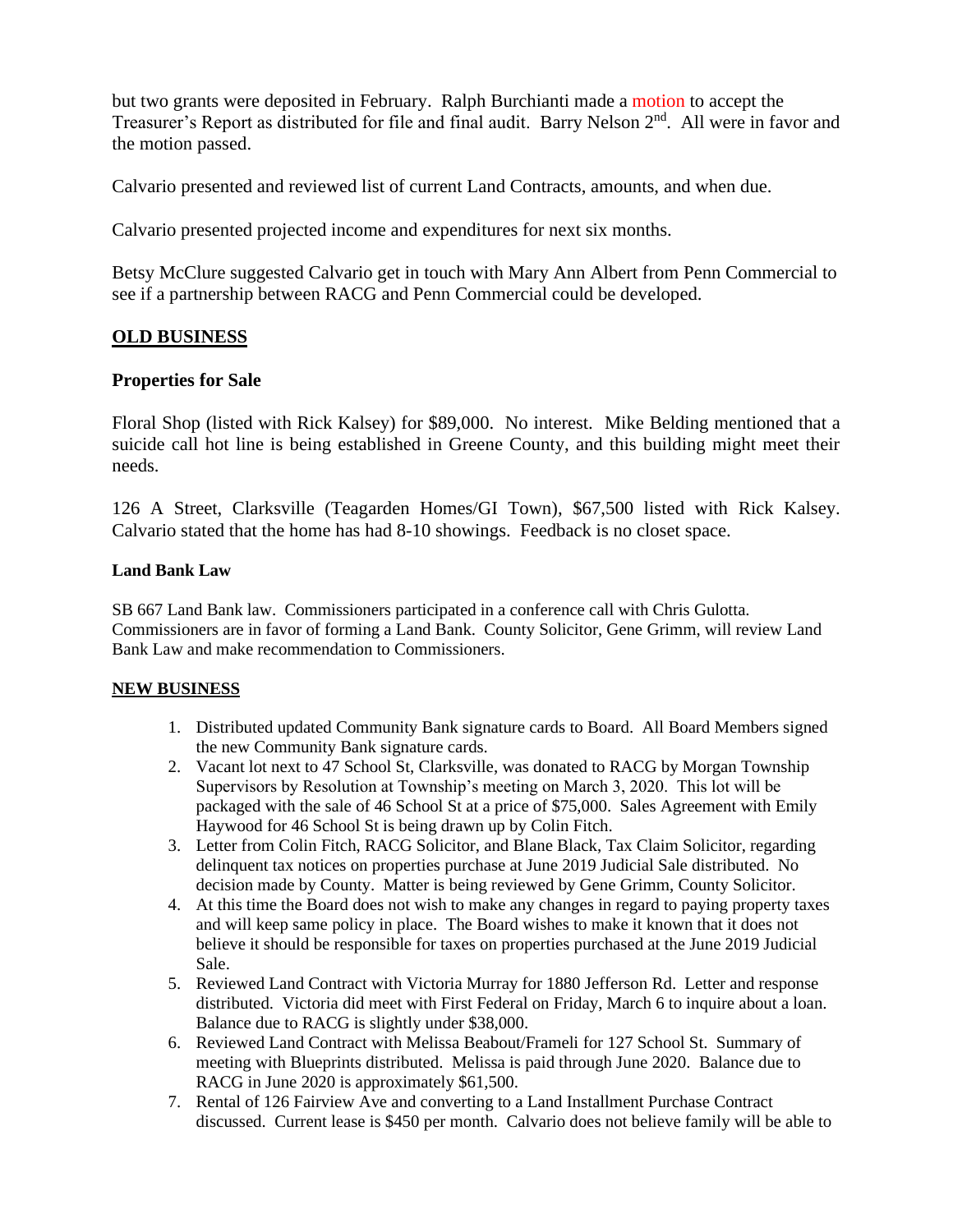come up with down payment to convert to Land Contract. After discussion, Calvario was instructed to discuss with family increasing monthly payment by \$150 to \$200 per month, and this amount will go towards down payment. Will explore possibly help from the Veterans Administration since couple are Veterans. Couple will meet with Blueprints soon and review options.

- 8. Hosanna Industries will start rehab of 23 Diaz Ave, Nemacolin in March, and blitz rehab during Holy Week. Smaller number of volunteers and will not need housing, but if housing is needed, will contract with CBM Cornerstone Camp and make appropriate donation to camp with Board approval. Calvario reminded the Board a policy was developed three years ago permitting him to purchase food for volunteers up to \$200 per week and some funds may be spent to purchase food while Hosanna is in Greene County.
- 9. Offer of \$4,000 on 171 March Ave, Nemacolin was accepted by Castle Rock. Property is  $\frac{1}{2}$ duplex foreclosed on. Owner of other ½ of duplex will purchase. RACG is only working with potential new owner. No RACG funds are being expended.
- 10. Next Judicial Sale will be held on April 1. Summary of potential properties to purchase distributed. After discussion, Barry Nelson made a motion for Steve Salisbury and Dave Calvario to evaluate properties and bid on properties as they determine appropriate. Marcia Sonneborn  $2<sup>nd</sup>$ . All were in favor and the motion passed.
- 11. Reviewed CMA and discussed selling price for 40 Wood St, Nemacolin. Calvario reported we will have approximately \$65,000 in project. After discussion, Ralph Burchianti made a motion to sell the home for \$45,000. George Scull 2<sup>nd</sup>. All were in favor and the motion passed.

### **DIRECTOR'S REPORT**

- 1. Finances. Need to sell houses/LIPCs. Eight LIPCs are in place (1880 Jefferson Rd, 127 School St, 133 Bowlby, 333 Steele Hill Rd, 54 1<sup>st</sup> Ave, 63-64 C St, 323 3<sup>rd</sup> St, 190 March Ave); and rentals of 295  $5<sup>th</sup>$  Ave, 126 Fairview Ave, 363 Nazer St, 81 C St, and garage in Clarksville (GI Town). Nemacolin home-owner repair payments also are being made monthly.
- 2. Sales Agreement for 122  $2<sup>nd</sup>$  St, Clarksville (Pitt Gas) was signed on 3-3-20. Selling price is \$70,500. Individual purchasing the home is working with Blueprints and will receive some financial home buyer assistance.
- 3. Colin Fitch's office is preparing Sales Agreement for 46 School St, Clarksville. Needed to wait for Morgan Township Supervisors to make resolution donating vacant lot at 47 School St to RACG.
- 4. Threshold Housing reported bids came in between \$46,000 and \$79,000 to rehab three homes in Crucible.
- 5. Discussed strategies on selling properties in Nemacolin once rehabbed. Calvario reported he attended Nemacolin, Inc. meeting on March 3 to give update on progress in Nemacolin and to ask for help in identifying potential buyers for homes once rehabbed. Other ideas: promote through Fire Hall, promote through social events, work with School District Superintendent to promote to employees.
- 6. Distributed information on house packages from 84 Lumber and price Hughes Construction reported they could build for. No discussion.
- 7. Reviewed draft of story and advertisement that will be placed in Growing Greene published by Direct Results. Changes will be made by Thelma Szarell and Dave Calvario.
- 8. Meeting with Washington Hospital Greene and Greenbriar. They are looking for land to develop a ½ Way House in Greene County.
- 9. Closed out PAHRE 2015 Pitt Gas grant. Still open PHARE Grants: 2017 Nemacolin and 2018 Nineveh Heights.
- 10. Discussions with Commissioners on hiring another FTE to work with Steve Salisbury. Betsy McClure and Mike Belding are getting a tour of RACG projects and will meet Steve.